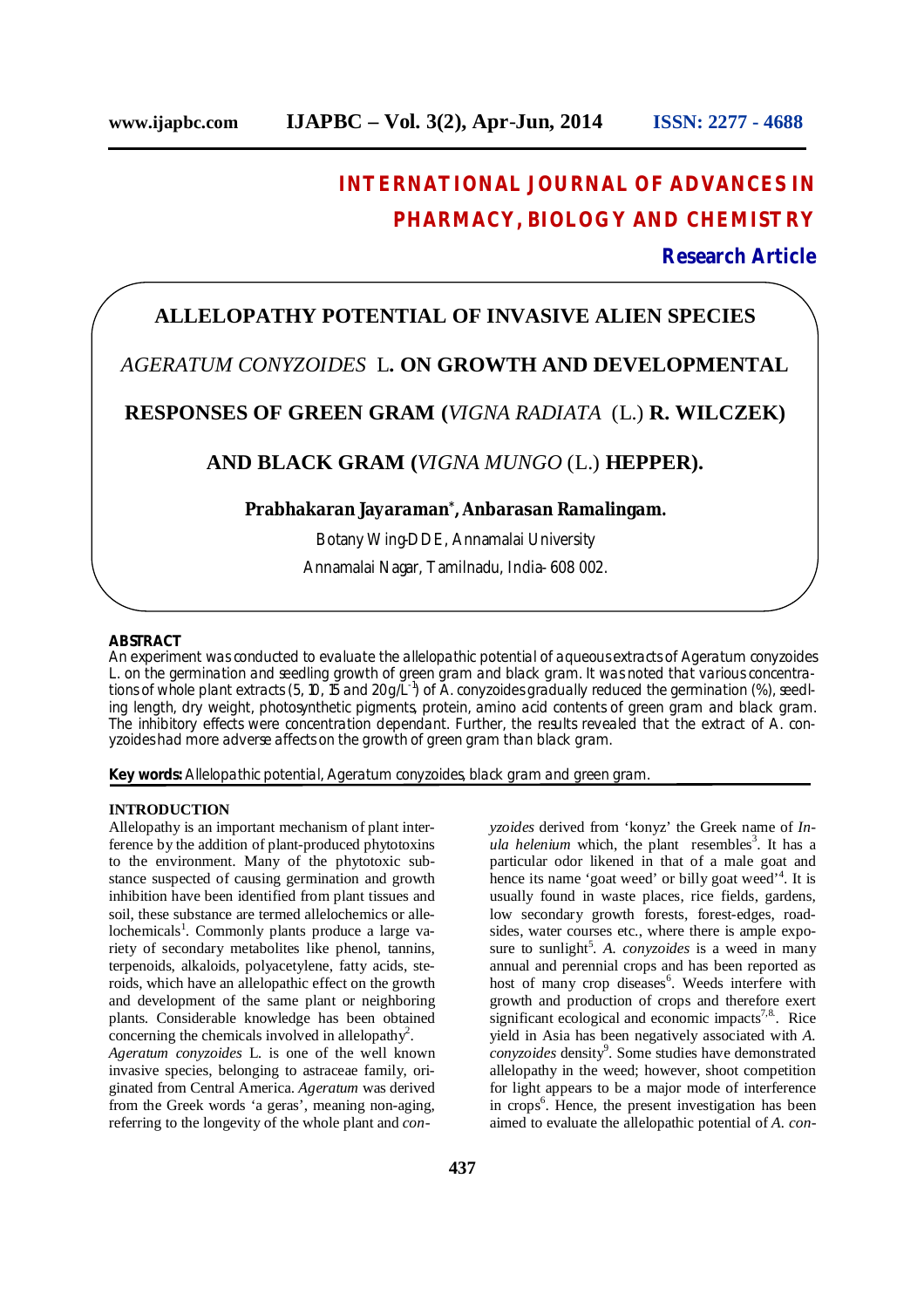*yzoides* on growth and development of two pulses i.e. black gram *(Vigna mungo* (L.) Hepper) and green gram (*Vigna radiata* (L.) R. Wilczek).

#### **MATERIALS AND METHODS**

Experiments were carried out during April to August-2013 at Department of Botany and Botany Wing-DDE, Annamalai University, Annamalai Nagar, Tamil Nadu, India. Whole plants of *A. conyzoides* were collected from post harvest paddy fields in the premises of Faculty of Agriculture, Annamalai University and the collected plant samples thoroughly rinsed under the tap water by 2 to 3 times followed by  $0.1\%$  Mercuric Chloride (HgCl<sub>2</sub>) for maximum sterilization. Thereafter, plants were made into small pieces and dried under shade for 20 days then crushed with ordinary grinder until a powder form is formed. The weed powder at the quantity of 0  $(T_0)$ 5(T<sub>1</sub>), 10 (T<sub>2</sub>), 15 (T<sub>3</sub>), and 20 (T<sub>4</sub>)  $g/L^{-1}$  with normal tap water was allowed for 48 hours in room temperature then filtered by muslin cloth and filtrate was used in the experiment.

The seeds of black gram (*Vigna mungo* (L.) Hepper) cv. ADT-3 and green gram (*Vigna radiata* (L.) R. Wilczek) cv. CO-3, were procured from Tamil Nadu Agriculture University, Coimbatore, Tamil Nadu. Seeds with uniform size, colour and weight were selected and stored in metal tins as suggested by Rao et al.,<sup>10</sup>.Viability of seeds were analyzed by water soaking method.

The experiment was carried out using earthen pots (30cm x 18cm) filled with 6 kg of soil mixture (sand: red soil: cow dunk=2:2:1: w/w) and the seeds were sown. Each pot was irrigated uniformly with different concentrations of weed extracts and the normal tap water was used as control. The experiments were carried out with five replicates and the extracts/water was irrigated to the pots in alternative day's up to 15th day from the day of seed sown. Germination percentage was recorded up to  $7<sup>th</sup>$  day of both the crops. The growth parameters (seedling length, fresh and dry weight) and bio chemical constituents such as chlorophyll<sup>11</sup>, amino acids<sup>12</sup> and proteins<sup>13</sup>, were analyzed on 15<sup>th</sup> DAS. Obtained data were analyzed for its significance using Analysis of Variance (ANOVA), followed by Tukey's Multiple Range Test (TMRT) at P<0.5% level.

#### **RESULTS AND DISCUSSION**

Aqueous extracts of *A. conyzoides* showed inhibitory effects on seed germination percentage, root and shoot length, fresh and dry weight of both the test crops compared with their respective control set (table-1 and fig.1). The degree of inhibition was increased with increasing the extract concentrations.

The higher concentration  $(T_4)$  showed significant inhibitory effects on all growth parameters of both the crops. The maximum reduction on germination percentage, seedling length and biomass production was noticed in green gram than black gram. The study of Regila and Vijayakumar, $14$  supports the present findings that aqueous leaf extract of *Jatropha curcas* inhibit the growth of *Capsicum annum.* Duhan and Lakshminarayanan $15$  noticed that allelopathic activity depended on the concentration of the extracts, target species and the plant tissues from which the chemicals were extracted. Increasing inhibitory rates with increasing concentration was in accordance with previous reports. $16,17$  There is much evidence that *A. conyzoides* inhibits germination and growth of other plants through chemicals produced by its root and shoot systems. Fresh leaves and volatile oils of *A. conyzoides* inhibited the seedling growth of various  $\c{c}$  crops<sup>18</sup> including peanut, redroot amaranth, cucumber and ryegrass. Kong *et al*., <sup>19</sup> reported that the shoot extracts of *A. conyzoides* inhibited germination of *Amaranthus caudatus*, *Digitaria sanguinalis* and *Lactuca sativa*. Extracts of *A. conyzoides* reduced the germination of wheat and rice seeds  $20, 21$ . The phenolics present in leaf extracts and residues of *A. conyzoides* negatively interfere with the growth and development of wheat  $2^2$ . Root and shoot length and biomass accumulation of rice are significantly reduced by 18 to 30% when grown in the rhizosphere soil of *A. conyzoides*<sup>23</sup>. A. *conyzoides* causes reduction in growth and nodulation of chickpea (*Cicer arietinum*) <sup>24</sup> .

The results showed that the percentage of inhibition on the total chlorophyll, proteins and amino acid contents of both test crops increased with increasing the extract concentrations of *A. conyzoides* (tables, 2&3). Similar findings were made by Padhy *et al.,* <sup>25</sup> in which, the reduction of chlorophyll pigments in rice seedlings was caused by leachates of *Ageratina adenophora*.

Phytotoxic effects may be caused by more than one chemical component present in the organ and the crop species react differently to these compounds and the inhibition might have been presence of allelochemicals in the plant extracts. Allelopathic agents may act in many ways directly and indirectly to modify plant growth. They may inhibit cell division, cell elongation, inhibit hormonal relations, modify mineral uptake, retard photosynthesis, inhibit protein synthesis, change permeability of membranes, inhibit specific enzymes, affect respiration and stomatal opening  $26,27$ . Membrane plays as key role in the ability of a plant cell to withstand stress of plants. Allelochemicals can damage cell membrane through direct interact with its constituent or an impairment of some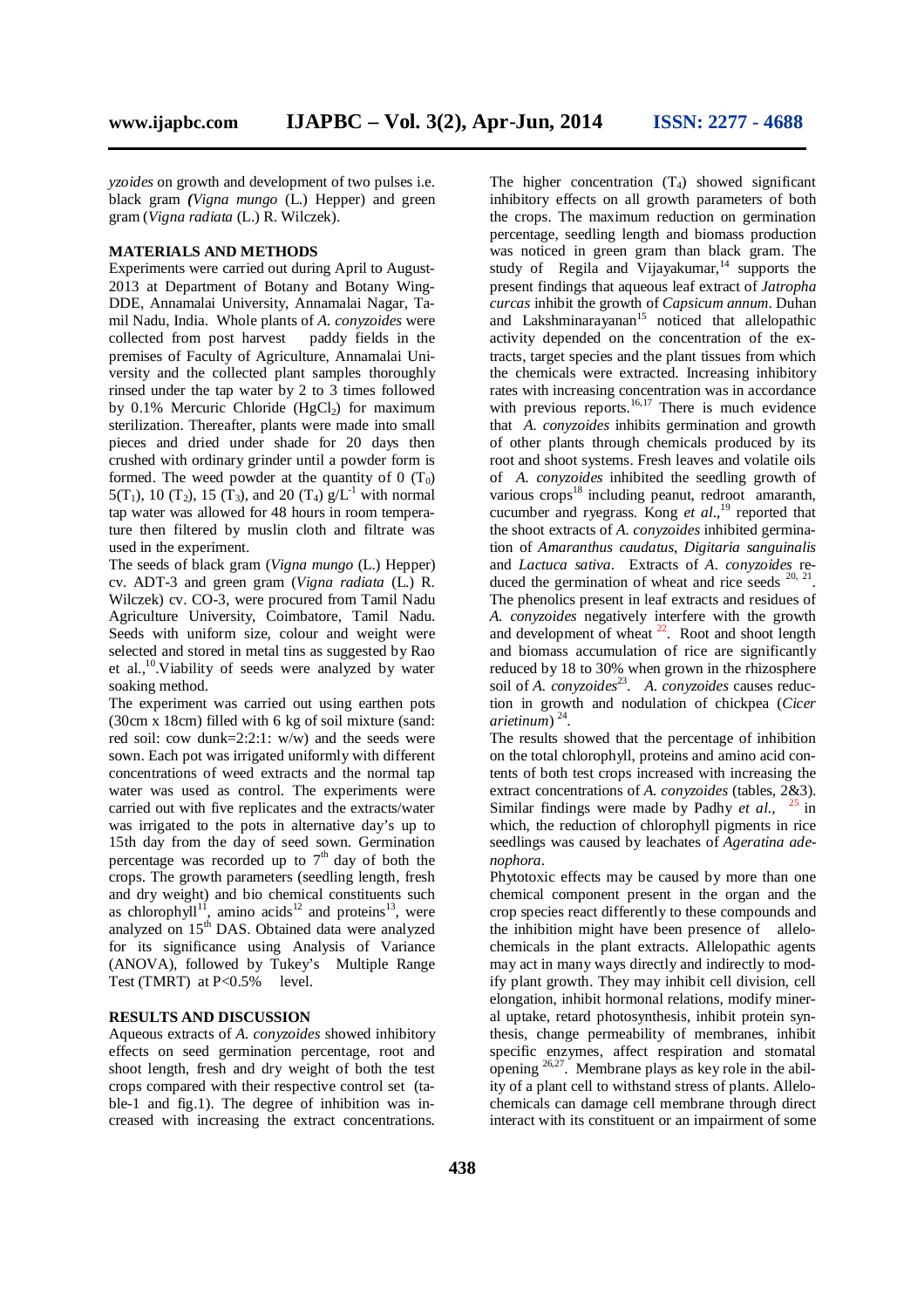metabolic function necessary to the maintenance of membrane function<sup>28</sup>.

Allelopathic inhibition is complex and can involve the interaction of different classes of chemicals like flavonoids, chromenes, benzofurans and terpenoids, carbohydrates, and amino acids, with mixtures of different compounds sometimes having a greater allelopathic effect than individual compounds alone<sup>26</sup>. *A.conyzoides* possessing the wide range of secondary metabolites including flavonoids, chromenes, benzofurans, terpenoids, Ageratochromene-dimer, Βcaryophyllene and caffeic acid. Among these secondary metabolites, some are allelochemicals inhibiting the growth of other organisms 4,29 . The weed *A. conyzoides* may release these allelochemicals into the soil, which chemically arrest the primary bio chemical process of during seed germination and create an environmental stress on growth of pulse crop seedlings.

#### **CONCLUSION**

*A.conyzoides* exhibited strong growth suppressing allelopathic effect on germination and growth of

black gram and green gram. Further the experimental data revealed that the higher degree of growth suppression caused by *A. conyzoides* on green gram rather than black gram. However, phytochemical profiles of *A. conyzoides* and their specific role on crop growth and soil health under field conditions are to be studied for understanding the mechanisms of their allelopathic potential in detail.

#### **ACKNOWLEDGEMENT**

Authors convey their sincere thanks to University Grants Commission, New Delhi, India for providing financial assistance under Major Research Project Scheme (**F.42-954/2013(SR),Dt.;14.03.2013** ) at the Department of Botany Wing-DDE, Annamalai University, Annamalai Nagar, Tamil Nadu, India. Authors are also thankful to the, Professor and Head, Department of Botany, Botany Wing- DDE and authorities of Annamalai University, Annamalai Nagar, Tamil Nadu, India for providing good infrastructure facilities during the course of work and preparation of the manuscript.

**Table-1 Allelopathic potential of** *A. conyzoides L.* **on germination percentage, shoot length, root length (cm/plant) and total fresh and dry weight (g/plant) of** *V. mungo* **and** *V. radiata.*

| <b>Extract Con-</b><br>centrations | V.mungo          |                   |                   |                      |                      | V. radiate       |                    |                   |                    |                      |
|------------------------------------|------------------|-------------------|-------------------|----------------------|----------------------|------------------|--------------------|-------------------|--------------------|----------------------|
|                                    | Germina-<br>tion | Shoot<br>length   | Root<br>length    | Total<br>fr.wt.      | Total dry<br>wt.     | Germina-<br>tion | Shoot<br>length    | Root<br>length    | Total<br>fr.wt.    | Total dry<br>wt.     |
|                                    | %                |                   |                   |                      |                      | %                |                    |                   |                    |                      |
| T <sub>0</sub>                     | 91 <sup>a</sup>  | $9.23^{\rm a}$    | 6.67 <sup>a</sup> | 0.172 <sup>a</sup>   | $0.094$ <sup>a</sup> | 96 <sup>a</sup>  | 11.52 <sup>a</sup> | 7.74 <sup>a</sup> | 0.216 <sup>a</sup> | 0.121 <sup>a</sup>   |
|                                    | 82 <sup>b</sup>  | 7.83 <sup>b</sup> | 5.27 <sup>b</sup> | 0.147 <sup>b</sup>   | 0.073 <sup>b</sup>   | 86 <sup>b</sup>  | 10.12 <sup>b</sup> | 6.31 <sup>b</sup> | 0.204 <sup>a</sup> | 0.103 <sup>b</sup>   |
| <b>T1</b>                          | $(-9.89)$        | $(-15.16)$        | $-20.98$          | $(-14.53)$           | $(-22.34)$           | $(-10.41)$       | $(-12.15)$         | $(-18.47)$        | $(-5.55)$          | $(-14.87)$           |
|                                    | $76^{\circ}$     | 6.49 <sup>c</sup> | 4.85 <sup>c</sup> | 0.132 <sup>b</sup>   | $0.057$ <sup>c</sup> | 71 <sup>c</sup>  | $8.75^{\circ}$     | 4.92 <sup>c</sup> | $0.185^{b}$        | $0.082^{\circ}$      |
| <b>T2</b>                          | $(-16.48)$       | $(-29.68)$        | $(-27.28)$        | $(-23.25)$           | $(-39.36)$           | $(-26.04)$       | $(-24.04)$         | $(-36.43)$        | $(-14.35)$         | $(-32.23)$           |
|                                    | 62 <sup>d</sup>  | 5.01 <sup>d</sup> | 3.46 <sup>d</sup> | 0.112 <sup>c</sup>   | $0.042$ <sup>d</sup> | 58 <sup>d</sup>  | 7.31 <sup>d</sup>  | 3.50 <sup>d</sup> | $0.166^{\circ}$    | 0.063 <sup>d</sup>   |
| <b>T3</b>                          | $(-31.86)$       | $(-45.72)$        | $(-48.12)$        | $(-34.88)$           | $(-55.31)$           | $(-39.58)$       | $(-36.54)$         | $(-54.78)$        | $(-23.14)$         | $(-47.93)$           |
|                                    | 44 <sup>e</sup>  | 4.61 <sup>e</sup> | $2.03^{\circ}$    | $0.086$ <sup>d</sup> | $0.036^{\circ}$      | 36 <sup>e</sup>  | $5.91^{\circ}$     | $2.12^{\circ}$    | 0.139 <sup>d</sup> | $0.045$ <sup>e</sup> |
| <b>T4</b>                          | $(-51.64)$       | $(-50.05)$        | $(-69.56)$        | $(-50.00)$           | $(-61.70)$           | $(-62.05)$       | $(-48.69)$         | $(-72.60)$        | $(-35.64)$         | $(-62.80)$           |

 Mean with different alphabets in a column differed significantly as per Tukey's Multiple Range Test (TNRT) (P<0.05).Data in parenthesis indicates % increase (+), decrease (-) over control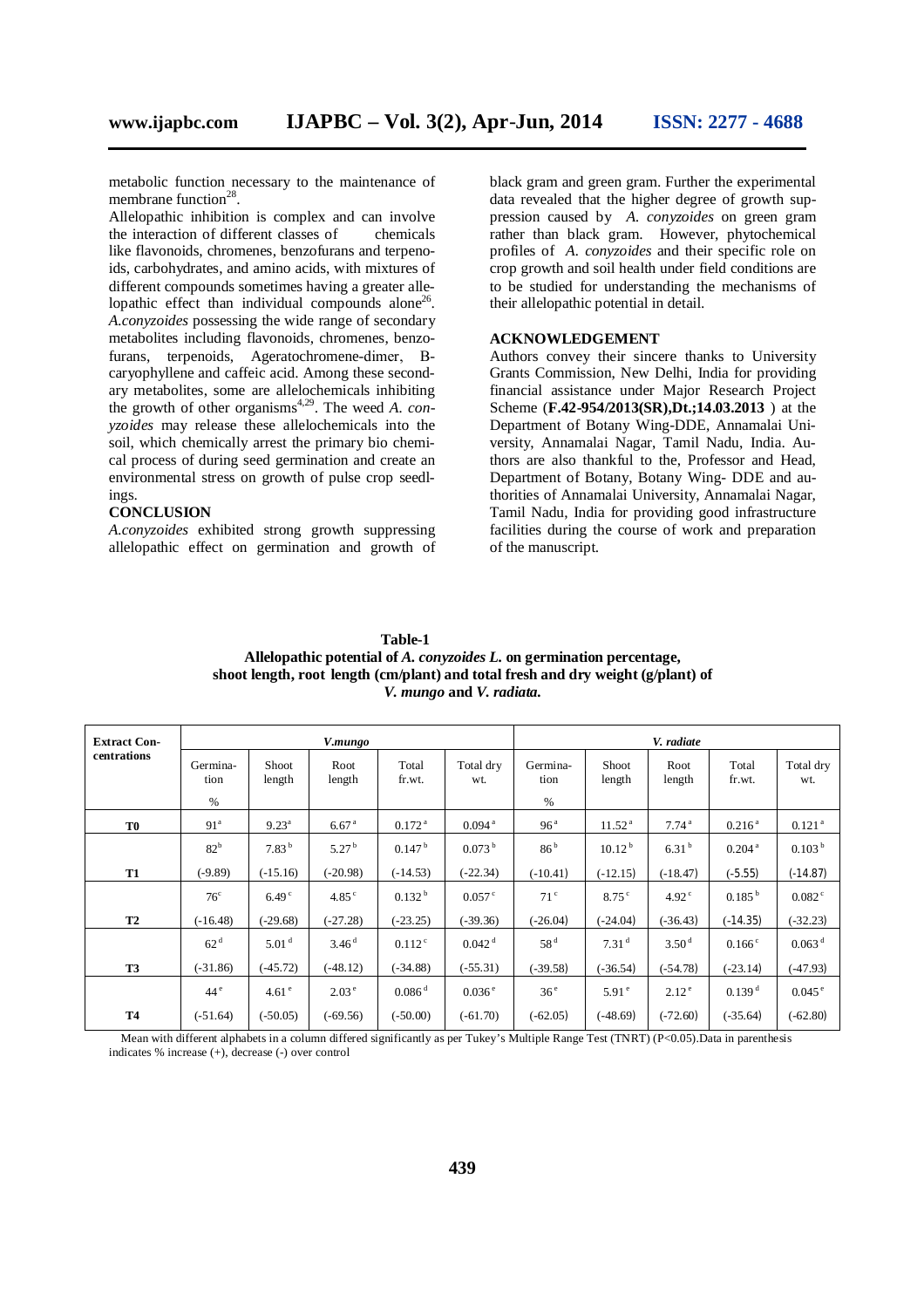| <b>Extract</b> |                    | V.mungo            |                      | V.radiata            |                      |                      |  |  |
|----------------|--------------------|--------------------|----------------------|----------------------|----------------------|----------------------|--|--|
| Conc.          | Chl.a              | Chl.b              | Total chl.           | Chl.a                | Chl.b                | Total chl.           |  |  |
| T <sub>0</sub> | 0.382 <sup>a</sup> | $0.319^{a}$        | 0.701 <sup>a</sup>   | $0.285$ $^{\rm a}$   | $0.264$ <sup>a</sup> | 0.549 <sup>a</sup>   |  |  |
| <b>T1</b>      | 0.364 <sup>b</sup> | $0.315^{a}$        | $0.685^{\text{a}}$   | $0.251$ <sup>b</sup> | 0.217 <sup>b</sup>   | 0.468 <sup>b</sup>   |  |  |
|                | $(-4.71)$          | $(-1.25)$          | $(-2.28)$            | $(-11.92)$           | $(-17.80)$           | $(-14.75)$           |  |  |
| <b>T2</b>      | $0.331$ $\degree$  | 0.278 <sup>b</sup> | 0.609 <sup>b</sup>   | $0.224$ <sup>c</sup> | 0.196 <sup>c</sup>   | $0.421$ <sup>c</sup> |  |  |
|                | $(-13.35)$         | $(-12.85)$         | $(-13.12)$           | $(-21.40)$           | $(-25.75)$           | $(-23.31)$           |  |  |
| <b>T3</b>      | 0.302 <sup>d</sup> | $0.242^{\circ}$    | $0.544$ <sup>c</sup> | 0.188 <sup>d</sup>   | $0.176$ <sup>d</sup> | $0.364$ <sup>d</sup> |  |  |
|                | $(-20.94)$         | $(-24.13)$         | $(-22.39)$           | $(-34.03)$           | $(-33.33)$           | $(-33.69)$           |  |  |
| <b>T4</b>      | 0.279e             | 0.197 <sup>d</sup> | 0.502 <sup>d</sup>   | $0.143^{\circ}$      | 0.159e               | 0.328e               |  |  |
|                | $(-26.96)$         | $(-38.24)$         | $(-28.38)$           | $(-49.82)$           | $(-39.77)$           | $(-40.25)$           |  |  |

**Table-2 Allelopathic potential of** *A. conyzoides* **L. on chlorophyll content (mg/g.fr.wt) of** *V. mungo and V. radiata*

Mean with different alphabets in a column differed significantly as per Tukey's Multiple Range Test (TNRT) (P<0.05).Data in parenthesis indicates % increase (+), decrease (-) over control.

| of V.mungo and V.radiata (15 day old seedlings) |                      |                    |                      |                      |                      |                      |                      |                      |  |
|-------------------------------------------------|----------------------|--------------------|----------------------|----------------------|----------------------|----------------------|----------------------|----------------------|--|
| <b>Extract</b><br>Conc.                         |                      | V.mungo            |                      |                      | V.radiata            |                      |                      |                      |  |
|                                                 | Amino<br>acid        | Protein            | Total sugar          | Starch               | Amino acid           | Protein              | Total<br>sugar       | Starch               |  |
| T <sub>0</sub>                                  | 0.560 <sup>a</sup>   | $0.285^{\text{a}}$ | 0.583 <sup>a</sup>   | 0.584 <sup>a</sup>   | 0.621 <sup>a</sup>   | 0.291 <sup>a</sup>   | 0.661 <sup>a</sup>   | 0.670 <sup>a</sup>   |  |
|                                                 | $0.540^{\text{a}}$   | $0.265^{\text{a}}$ | 0.551 <sup>b</sup>   | 0.559 <sup>b</sup>   | 0.609 <sup>a</sup>   | $0.271$ <sup>a</sup> | $0.640^{\text{a}}$   | $0.651^{\text{a b}}$ |  |
| <b>T1</b>                                       | $(-3.57)$            | $(-7.01)$          | $(-5.48)$            | $(-4.28)$            | $(-1.93)$            | $(-6.87)$            | $(-3.17)$            | $(-2.83)$            |  |
|                                                 | 0.523 <sup>b</sup>   | 0.241 <sup>b</sup> | $0.518$ <sup>c</sup> | 0.538c               | $0.585^{b}$          | 0.258 <sup>b</sup>   | $0.626^{a\,b}$       | 0.630 <sup>c</sup>   |  |
| <b>T2</b>                                       | $(-6.60)$            | $(-15.43)$         | $(-11.14)$           | $(-7.87)$            | $(-5.79)$            | $(-11.34)$           | $(-5.29)$            | $(-5.97)$            |  |
|                                                 | $0.484^{\circ}$      | $0.217$ °          | $0.449$ <sup>d</sup> | $0.485$ <sup>d</sup> | $0.513^{\circ}$      | $0.231$ $\degree$    | $0.512$ <sup>c</sup> | 0.532 <sup>d</sup>   |  |
| <b>T3</b>                                       | $(-13.57)$           | $(-23.85)$         | $(-22.95)$           | $(-16.95)$           | $(-17.39)$           | $(-20.61)$           | $(-22.54)$           | $(-20.59)$           |  |
|                                                 | $0.426$ <sup>d</sup> | 0.192 <sup>d</sup> | $0.403^{\circ}$      | $0.386$ <sup>e</sup> | $0.446$ <sup>d</sup> | $0.185$ <sup>d</sup> | 0.406 <sup>d</sup>   | 0.469 <sup>e</sup>   |  |
| <b>T4</b>                                       | $(-23.92)$           | $(-32.63)$         | $(-30.87)$           | $(-33.90)$           | $(-28.18)$           | $(-36.42)$           | $(-38.57)$           | $(-30.00)$           |  |

**Table-3 Allelopathic potential of** *A.conyzoides L.* **on Amino acid, protein, Total Sugar and Starch contents (mg/g.fr.wt) of** *V.mungo and V.radiata* **(15thday old seedlings)**

Mean with different alphabets in a column differed significantly as per Tukey's Multiple Range Test (TNRT) (P<0.05).Data in parenthesis indicates % increase (+), decrease (-) over control.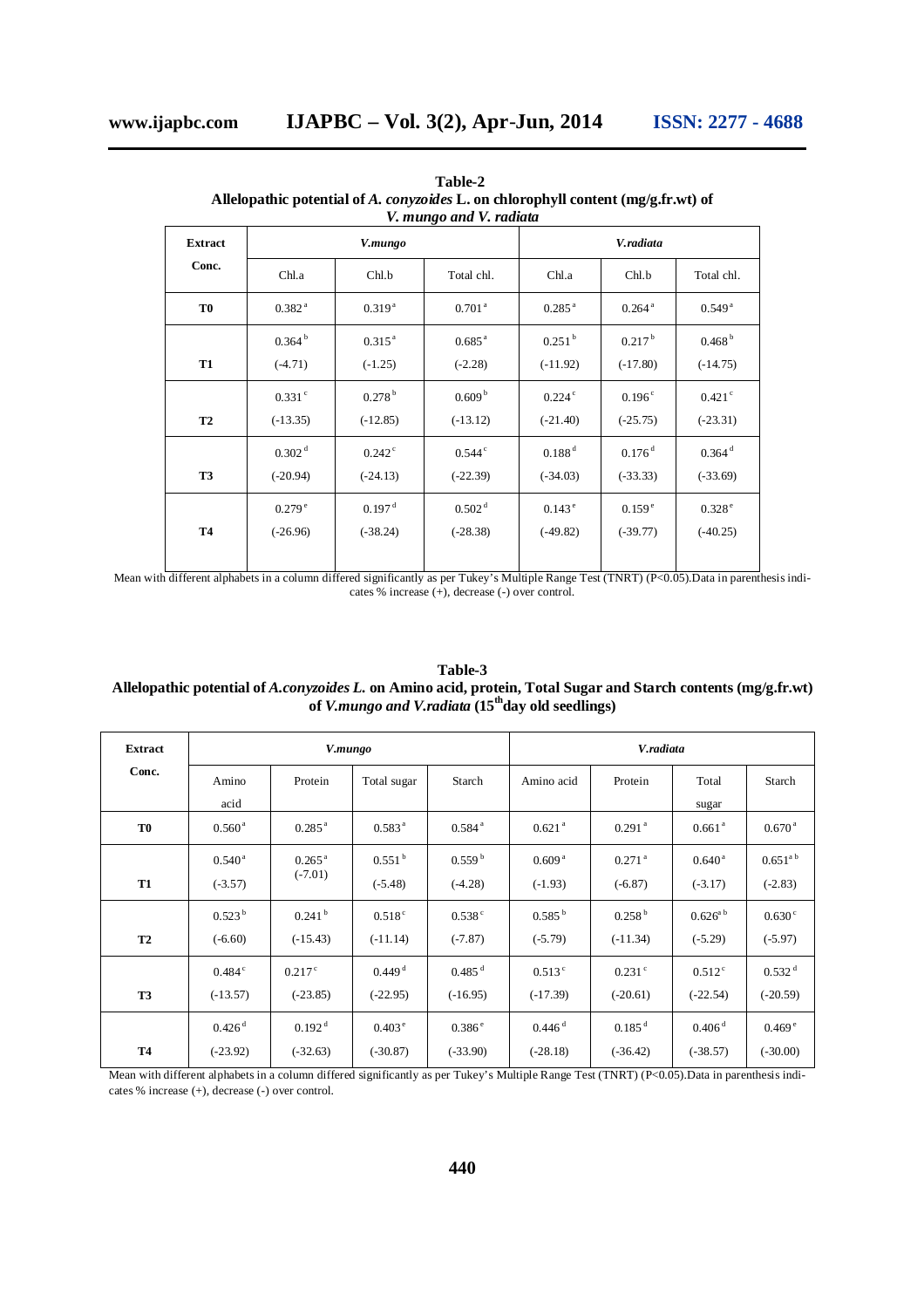

**Fig.1. Germination % of Black gram and Green gram seeds Exposed to various concentrations of** *A.conyzoides* **extract**

#### **REFERENCES**

- 1. Whittaker, R.H. and Feeny, P.P. Allelochemical: Chemical interaction between species. Science, 1971;171:757-770.
- 2. Narwal, S.S. Allelopathy in Crop Production. Scientific publishers, Jodhpur, India,1994.
- 3. Kissmann, G. and D. Groth. 1993. Plantas infestantes e nocivas. Sau Paulo, Basf Brasileira. Cited A.L. Okunade. Review: Ageratum conyzoides L. (Asteraceae). Fitoterapia . 2002; 73: 1-16.
- 4. Okunade, A. L. Review ; Ageratum conyzoides L. (Asteraceae). Fitoterapia. 2002;73, 1–16.
- 5. Dung, N.X., L.K. Bien, V.N. Lo, P.A. Leclerco, V.V. Nam, N.T.D. Trang and L.V.N. Phuong. Recent developments in the study of compositae from Vietnam, In D.J.N. Hind and H.J. Beentje, eds. Proceeding of the International Compositae Conference. Royal Botanic Gardens, Kew. 1996.; 655-663.
- 6. Ekeleme, Friday, Frank Forcella, Dave W. Archer, Okezie Akobundu and David Chikoye. Seedling emergence model for tropic ageratum (Ageratum conyzoides).Weed Science, 2005;53:55–61.
- 7. Singh, H.P., D.R. Batish, and R.K. Kohli. Allelopathy in Agroecosystems: an overview. 1- 42.In R.K. Kohli, P.S. Harminder, and D.R. Batish (ed.) Allelopathy in Agroecosystems. Food Products Press, New York. 2001.
- 8. Batish, Daizy R., Shalinder Kaur, Harminder Pal Singh and Ravinder Kumar Kohli. Nature of interference potential of leaf debris of Ageratum

conyzoides. Plant Growth Regul., 2009.; 57: 137-144.

- 9. Roder, Keoboulapha, Phengchanh, Prot and Matias. Effect of residue management and fallow length on weeds and rice yield. Weed Research, 1998;38(3): 167-174.
- 10. Rao,R.S.N. Seed viabilities studies under different storage conditions. Patna Nagar. J. Res., 1976; 2: 253.
- 11. Arnon, D.I.Copper enzymes in isolated chloroplast Polyphenol Oxidize in Beta vulgaris. J. Plant Physiol., 1949; 24: 1- 15.
- 12. Moore, S. and Stein, W.H., Photometric method for use in the Chromatography of aminoacids. J. Biol. Chem., 1948;176:367-388.
- 13. Lowry,O.H.,Rosenberg,N.J.,Farr,A.L.an Randall, R.J. Protein measurement with folin phenol reagent. J. Biol. Chem., 1951;193;265-275.
- 14. Rejila,S.andN.Vijayakumar, Allelopathic Effect of Jatropha curcas on selected intercropping plants (green chilli and sesame), Journal of Phytology, 2011; 3(5):01- 03.
- 15. Duhan, J.S. Lakshminarayanan, K.A., Allelopathic effects of Acacia nilotica on cereal and legume crop grown in fields. Allelopathy J. 1995; 2: 93-98.
- 16. Ismail, B.S.and Chong,T.V.,Effects of aqueous extracts and decomposition of Mikania micrantha H.B.K. debris on selected agronomic crops. Weed Biol. Manag., 2002;2:3801–3810.
- 17. Batish,D.R.,Singh,H..,Rana,N.and Kohli, R.,K. Assessment of allelopathic interference Cheno-